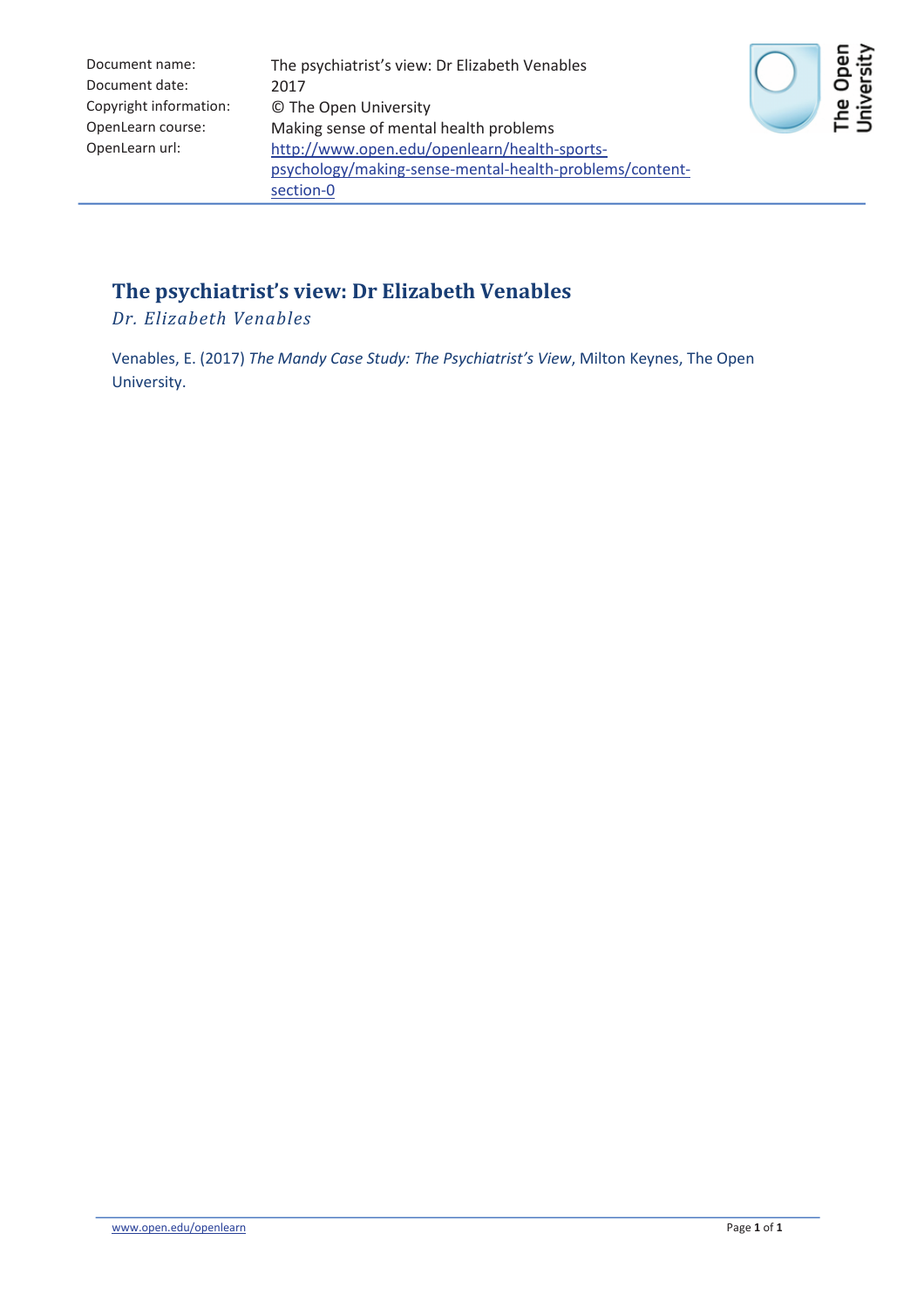# The psychiatrist's view: Dr Elizabeth Venables

#### **Context**

<sup>I</sup>'m a doctor, that's my profession. I did a medical degree, and I trained in psychiatry, and I'm now a consultant psychiatrist. The board I'm registered with is called the General Medical Council, often abbreviated to the GMC. It's vital that such a body exists, because as doctors we are doing things which can do a lot of good, but can also do a lot of harm if they are not done properly. The GMCestablishes what the standards are that we as doctors have to meet and it scrutinises what doctors do, and makes sure that if they don't meet those standards that they don't continue to practice. Also, it has recently brought in the requirement that we demonstrate that we are continuing to train so that we can maintain the necessary standards.

In terms of the differences and the similarities with my non-medical colleagues, the similarities probably outweigh the differences. We all think in terms of trauma and distress in our patients' lives, leading to illness. We all try to operate within a framework in which a caring relationship with the patient can improve their lives and improve their health. A number of different professionals, medical and non-medical, might use talking therapies, although they might have different opportunities to use them. We work together in a complementary way. I don't tend to have too many ideological arguments with my colleagues, but the one thing that is distinct is that we psychiatrists are able to prescribe medication.

The medication that we prescribe is in a number of different classes. For example, there are antidepressant medications, and there are anti-psychotic medications that address different problems. These medications have been developed with the assumption that there is such thing as a psychiatric diagnosis. We are specifically trained to make psychiatric diagnoses, and to know which medication is appropriate for which diagnosis, so that is a particularly 'medical' way of working.

## Diagnosing Mandy

Labels are contentious but useful as well. It's important to say that I would be very loath to give a diagnosis without a full assessment that included corroborative information, so information from other people, that included a sense of how things have developed over a period of time. So you wouldn'<sup>t</sup> want to base a diagnosis on a snapshot of what Mandy tells you at one point in time.

Broadly speaking I'd be thinking in terms of mood disorders. She sounds pretty unhappy. With the voices Mandy is hearing, one assumes that she'<sup>s</sup> experiencing a psychotic illness, and there are a number of different sorts of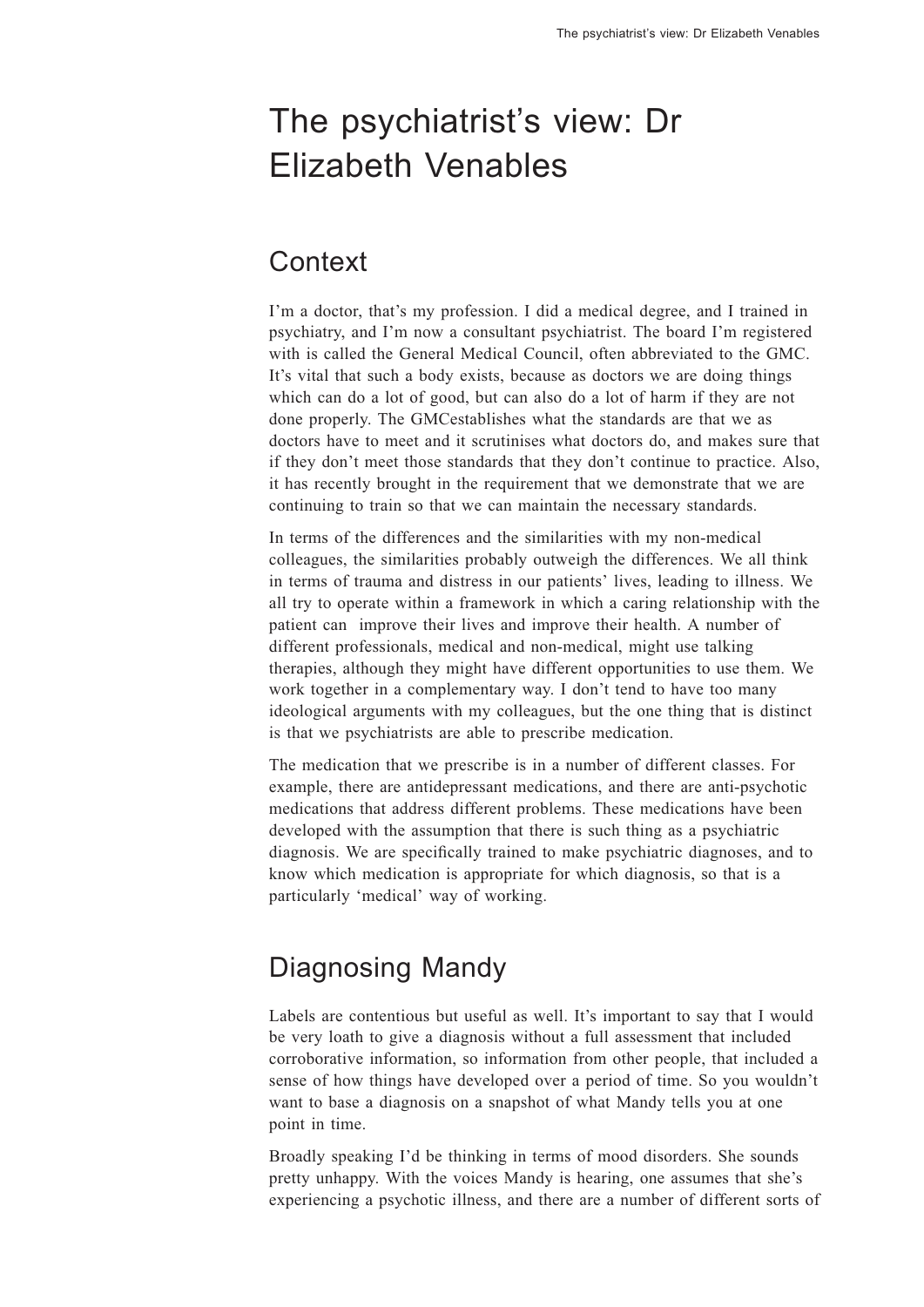psychotic illnesses. It could be a psychotic depression – that's a depressionso severe that people actually experience psychotic systems like voices. Or it could be an early presentation of schizophrenic illness, although I'd be pretty reluctant to leap into that because it's quite stigmatising, and it's got serious connotations. But also you'd want to think about other aspects of her mood, and also her personality and thinking about what sort of difficulties she might have, in a long standing fashion, in ways of coping. I'd be loath to talk about types of personality disorder. But maybe there are certain aspects of her personality that make her more prone to developing illnesses, that you might want to think about in terms of structuring, or making a diagnosis in the context of a formulation.

Hearing voices is a very distinctive thing and it might be accompanied by other experiences as well. Mandy might be experiencing delusional beliefs for example. I would use the umbrella term of 'psychotic symptoms' to understand what else might be going on. That would help me to make a diagnosis, which would then determine what sort of treatment might be relevant.

It's important to say that I would be very loath to give a diagnosis without a pretty full assessment that included corroborative information, that is information from other people, that included a sense of how things have developed over a period of time. You wouldn't want to make a diagnosis based on a snapshot of what Mandy tells you at one point. Broadly speaking I'd be thinking in terms of mood disorders as she sounds quite unhappy. She might have some sort of depressive illness, and they can be accompanied by things like voices, if they are very severe. I'd be thinking about the primarily psychotic illnesses, for example schizophrenia, although again, I'd be very sort of slow to arrive at such a startling diagnosis, and then I'd also be thinking in terms of her general personality make up and wondering about whether there are characteristics of her personality which might be useful in terms of understanding why she's developed these symptoms at this time.

I acknowledge the fact that diagnosis is controversial. Some people find it comforting and helpful to have a diagnosis, because they recognise that something is wrong, and they appreciate that someone can help them explain what's going on. But equally other people really hate the idea of having a diagnosis, and the concept is stigmatised within society, so you have to be very sensitive and careful about how you go about introducing such a massive thing into someone's life. But one of things I might be considering is medication. And medication is premised on the fact that diagnostic categories exist. I have to be thinking in terms of that, and in terms of how I would introduce biological treatment specifically.

<sup>I</sup>'d definitely be thinking about medication in Mandy's case. Whether she'<sup>d</sup> be prepared to take it, is another question.

Our views change and I think people can be worried that they're being branded with something for the rest of their life. But actually it's an inexact science, and with more information we might change our mind. On the other hand people can be keen to have a specific diagnosis, but actually we are talking about what we can say with all the information we have at the time.